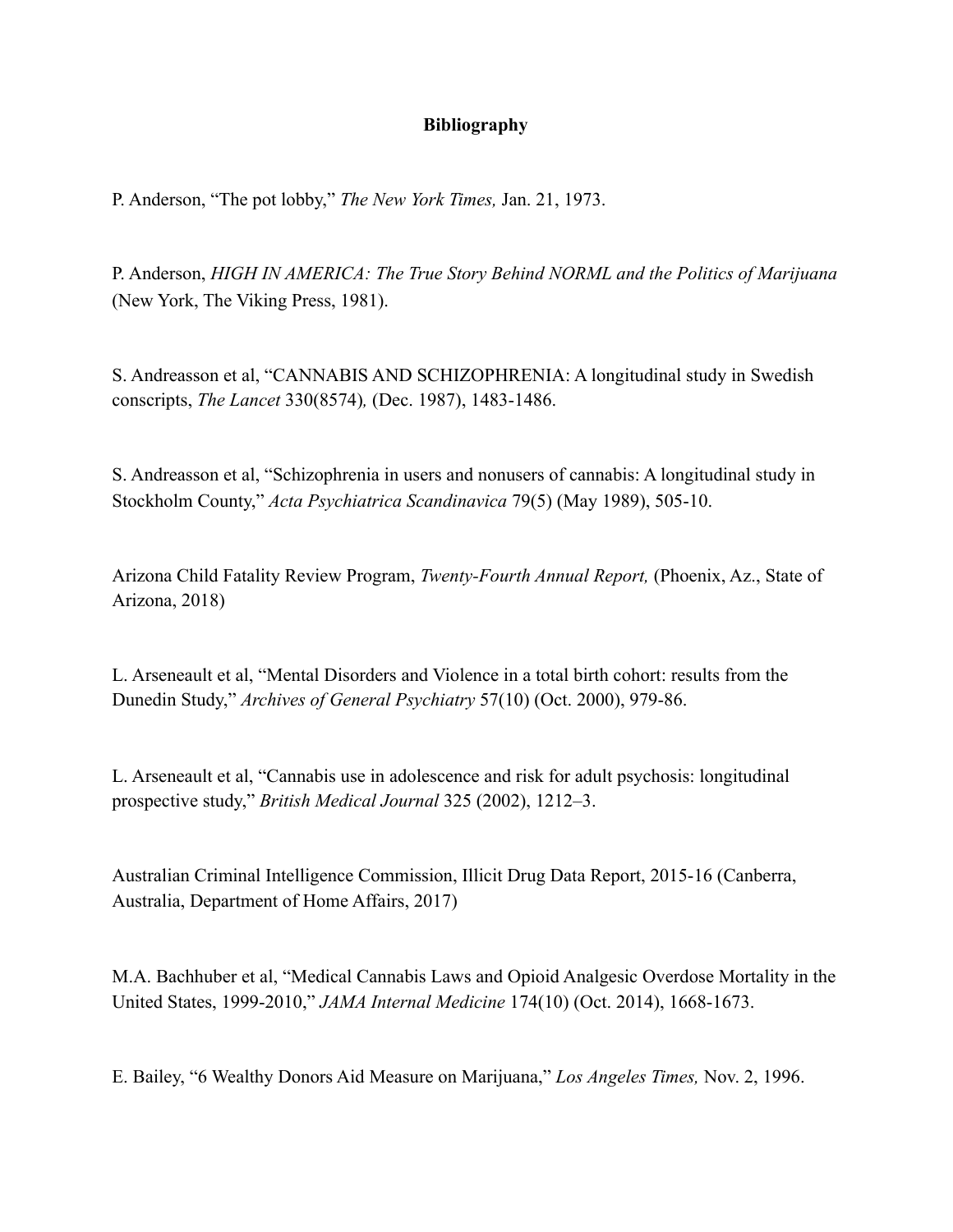B. Barcott, *Weed the People: The Future of Legal Marijuana in America* (New York, Time Books, 2015).

A. Barreda et al, "A simple guide to pot, THC and how much is too much," *Los Angeles Times,*  April 20, 2018.

BBC News, "Mother 'not responsible' for killing eight children in Australia," May 4, 2017, <https://www.bbc.com/news/world-australia-39777191>

T. Bennett et al., The statistical association between drug abuse and crime: A meta-analysis, *Aggression and Violent Behavior* 13(2) (March-April 2008), 107-118.

G. Bernhardson et al. "Forty-six cases of psychosis in cannabis abusers," *International Journal of the Addictions 7*(1) (1972), 9-16.

R. Bonnie and C. Whitebread II, *The Marijuana Conviction: A History of Marijuana Prohibition in the United States* (Charlottesville, Va., The University Press of Virginia, 1974).

P. Brennan et al, "Major Mental Disorders and Criminal Violence in a Danish Birth Cohort," *Archives of General Psychiatry* 57(5) (May 2000), 494-500.

Bureau of Justice Statistics, *Drug Use and Dependence, State and Federal Prisoners, 2004*  (Washington, D.C., Department of Justice, 2006)

-- *Drug Use, Dependence, and Abuse Among State Prisoners and Jail Inmates, 2007-2009*  (Washington, D.C., Department of Justice, 2017)

-- *Homicide Trends in the United States, 1980-2008* (Washington, D.C., Department of Justice, 2011)

J. Burns, "Cannabis Shows Promise In Treating Schizophrenia And Tourette Syndrome," *Forbes,*  Aug. 28, 2017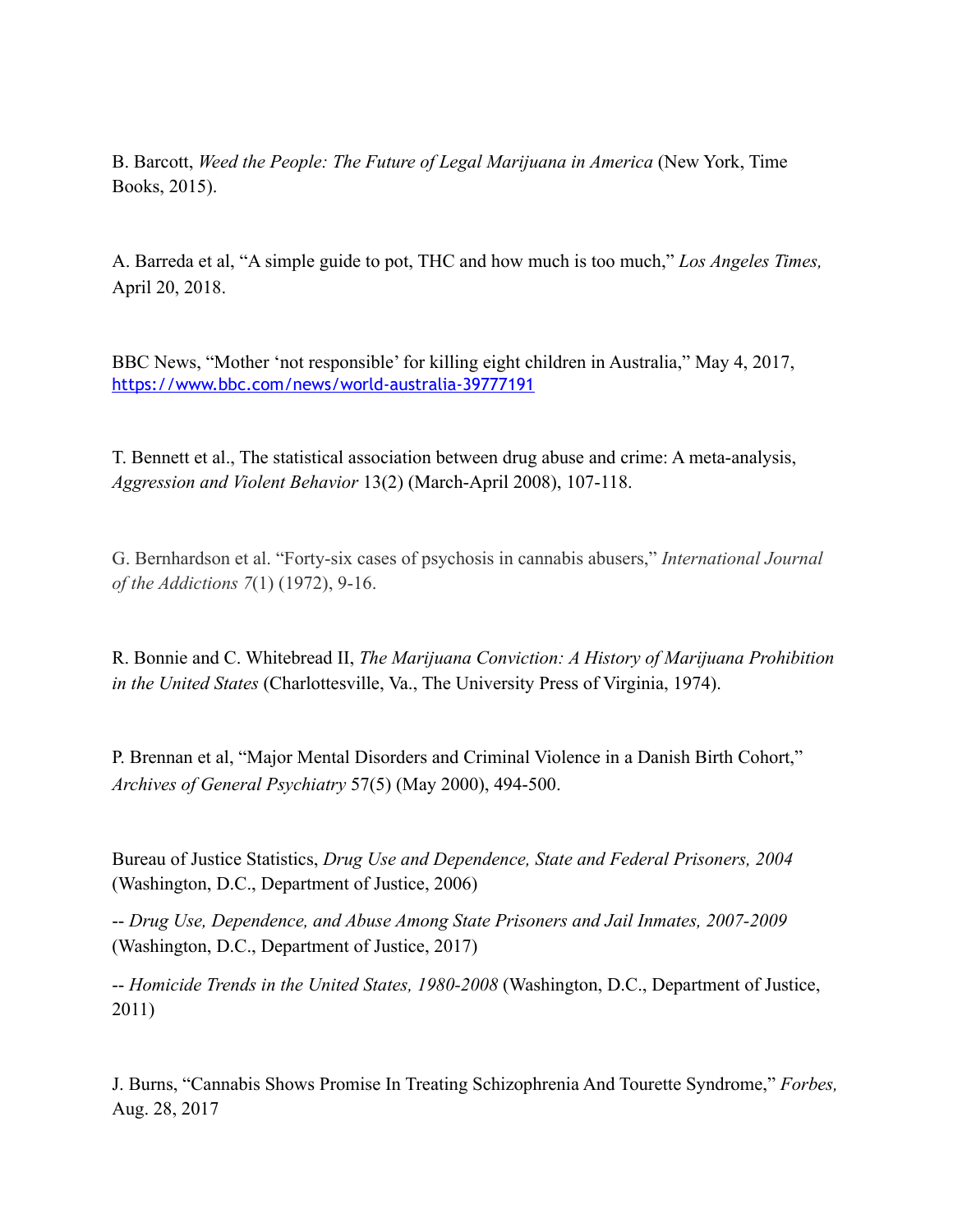G. Campbell et al, "Effect of cannabis use in people with chronic non-cancer pain prescribed opioids: findings from a 4-year prospective cohort study," *Lancet Public Health* 3(7) (July 2018), e.341-350.

I. Campos, *Home Grown: Marijuana and The Origins of Mexico's War on Drugs,* (Chapel Hill, N.C., The University of North Carolina Press, 2012)

F. Carabellese et al, "Cannabis use and violent behavior: a psychiatric patients cohort study in Southern Italy," *Rivista di Psichiatria* 48(1) (Jan-Feb 2013), 43-50.

P.M. Carter et al, "Violent firearm-related conflicts among high-risk youth: An event-level and daily calendar analysis," *Preventive Medicine* 102 (Sep. 2017), 112-119.

J. Caulkins et al, *Marijuana Legalization: What Everyone Needs to Know* (Oxford, U.K., Oxford University Press, 2016.)

Y. Chen et al, "Risk of Death by Unnatural Causes During Early Childhood in Offspring of Parents With Mental Illness," *American Journal of Psychiatry* 167(2) (Feb. 2010), 198-205.

H. Cheon et al, "Medical Marijuana and Crime: Substance Use and Criminal Behaviors in a Sample of Arrestees," *Journal of Drug Issues* 48(2) (April 2018), 182 –204.

Child Abuse Death Review Committee, *Annual Report* (Tallahassee, Fl., State of Florida, 2018)

G.S. Chopra et al, "Psychotic reactions following cannabis use in East Indians," *Archives of General Psychiatry* 30(1) (Jan. 1974), 24-7.

J. Coid et al, "The Relationship Between Delusions and Violence: Findings from The East London First Episode Psychosis Study," *Jama Psychiatry* 70(5) (May 2013), 465-471.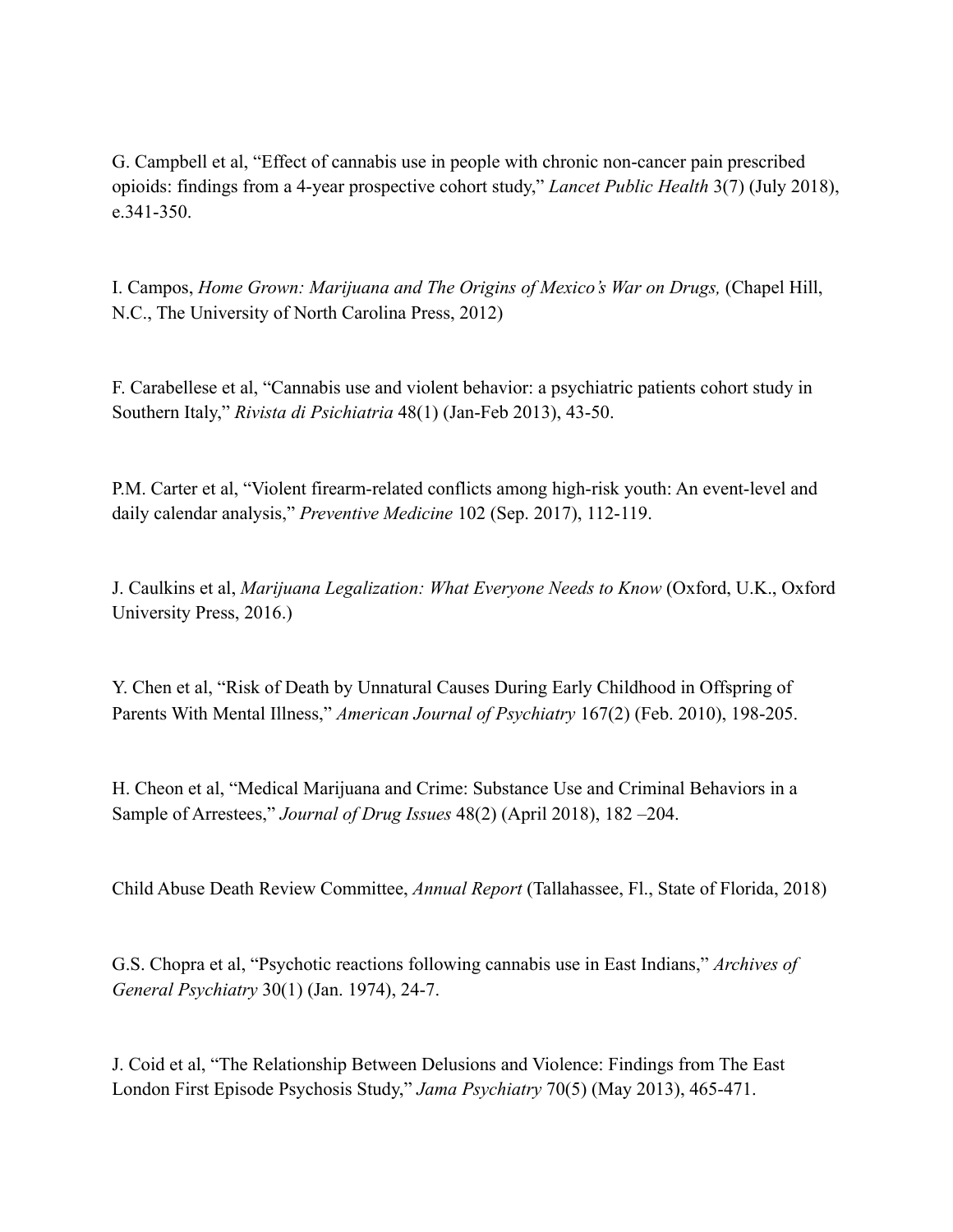J. Coid et al, "A cross-national comparison of violence among young men in China and the UK: psychiatric and cultural explanations," *Social Psychiatry and Psychiatric Epidemiology* 52(10) (October 2017), 1267-1279.

M. Colizzi and R. Murray, "Cannabis and psychosis: what do we know and what should we do?" British Journal of Psychiatry 212(4) (April 2018), 195-196.

R.M. Cunningham et al, "Prevalence of Past Year Assault among Inner-City ED Patients," *Annals of Emergency Medicine* 53(6) (June 2009), 814–23.

\*T. Da Silva et al, "In Vivo Imaging of Translocator Protein in Long-term Cannabis Users," *Jama Psychiatry* (online Sep. 18, 2019) ([www.ncbi.nlm.nih.gov/pubmed/31532458](https://www.ncbi.nlm.nih.gov/pubmed/31532458)).

L. Degenhardt et al, "The relationship between cannabis use and other substance use in the general population," *Drug and Alcohol Dependence* 64(3) (Nov. 2001), 319-327.

M. Di Forti et al, "Proportion of patients in south London with first-episode attributable to use of high potency cannabis: a case-control study," *Lancet Psychiatry* 2(3) (March 2015), 233-8.

\*E. DeWitt, "Senate committee votes to delay marijuana legalization bill to 2020," *Concord Monitor,* May 14, 2019.

\*M. Di Forti et al, "The contribution of cannabis use to variation in the incidence of psychotic disorder across Europe (EU-GEI): a multicenter case-control study," *Lancet Psychiatry* 6(5) (May 2019), 427-436.

E. Dufton, *Grass Roots: The Rise and Fall and Rise of Marijuana in America* (New York, Basic Books, 2017).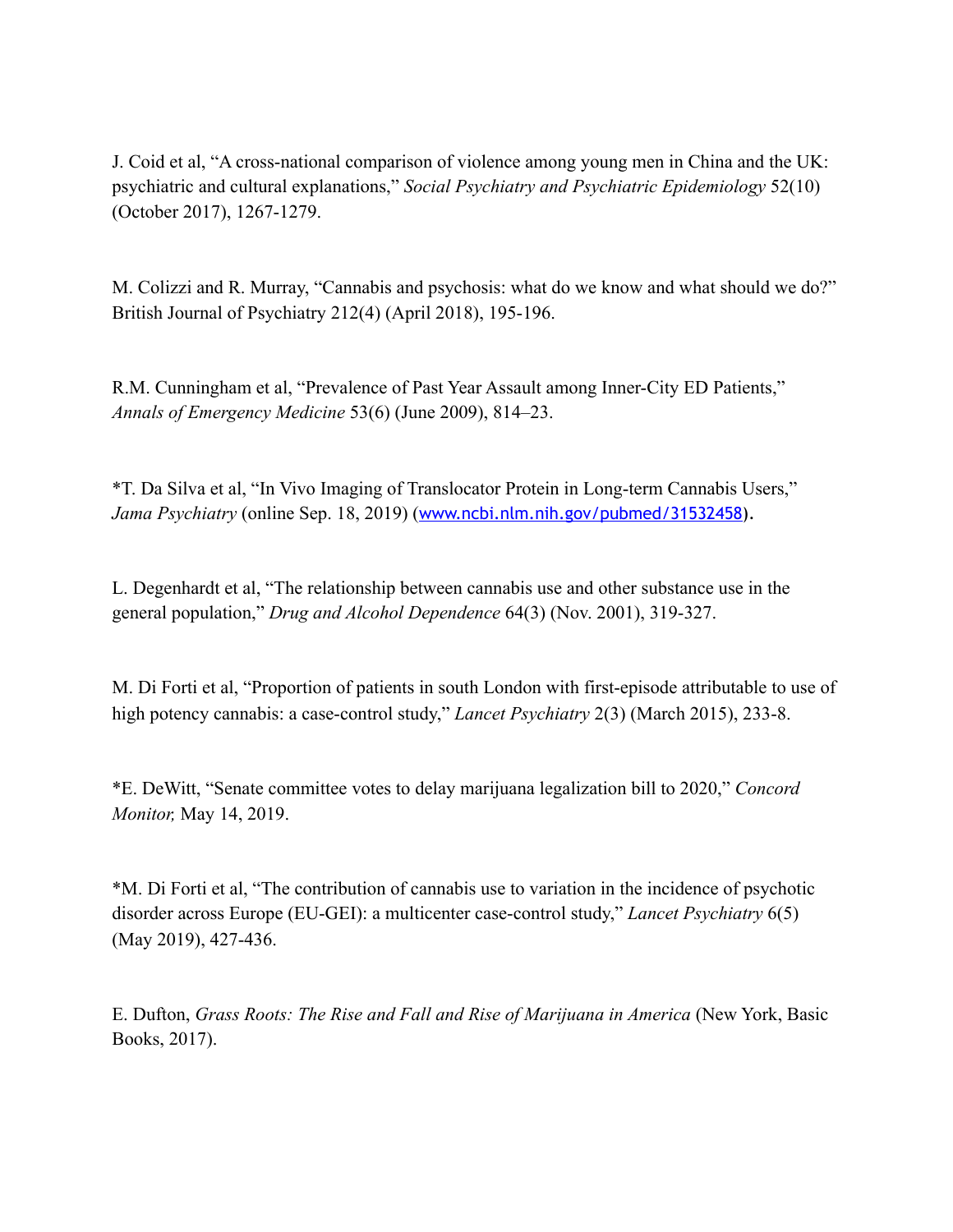R.L. DuPont et al, "Drug use among youth: National survey data support a common liability of all drug use," *Preventive Medicine* 113 (May 2018), 68-73.

D. Eggen, "Marijuana Becomes Focus of Drug War," *The Washington Post,* May 4, 2005.

M. Eronen et al, "Mental disorders and homicidal behavior in Finland," *Archives of General Psychiatry* 53(6) (June 1996), 497-501.

G.F.W. Ewens, *Insanity in India: Its symptoms and diagnosis with reference to the relation of Crime and Insanity* (Calcutta, Thacker, Spink & Co., 1908).

-- "Insanity following the use of Indian hemp," *The Indian Medical Gazette* (Nov. 1904), 401-413.

-- "Dementia Praecox in India," *The Indian Medical Gazette* (June 1908), 206-210.

-- "The meaning of insanity," *The Indian Medical Gazette* (Oct. 1914), 377-382.

Federal Bureau of Investigation, *Crime in the United States, 2017* (Washington, D.C., Department of Justice, 2018)

*-- Crime in the United States, 2013* (Washington, D.C., Department of Justice, 2014)

S. Fazel et al, "Psychiatric morbidity among homicide offenders: a Swedish population study," *American Journal of Psychiatry* 161(11) (Nov. 2004), 2129-31.

S. Fazel et al, "The Population Impact of Severe Mental Illness on Violent Crime," *The American Journal of Psychiatry* 163(8) (Aug. 2006), 1397-1403.

S. Fazel et al, "Schizophrenia and Violence: Systematic Review and Meta-Analysis," *PLoS Medicine* 6(8) (Aug. 2009), 1-15.

S. Fazel et al, "Schizophrenia, substance abuse, and violent crime," *Journal of the American Medical Association* 301(19) (May 2009), 2016-2023.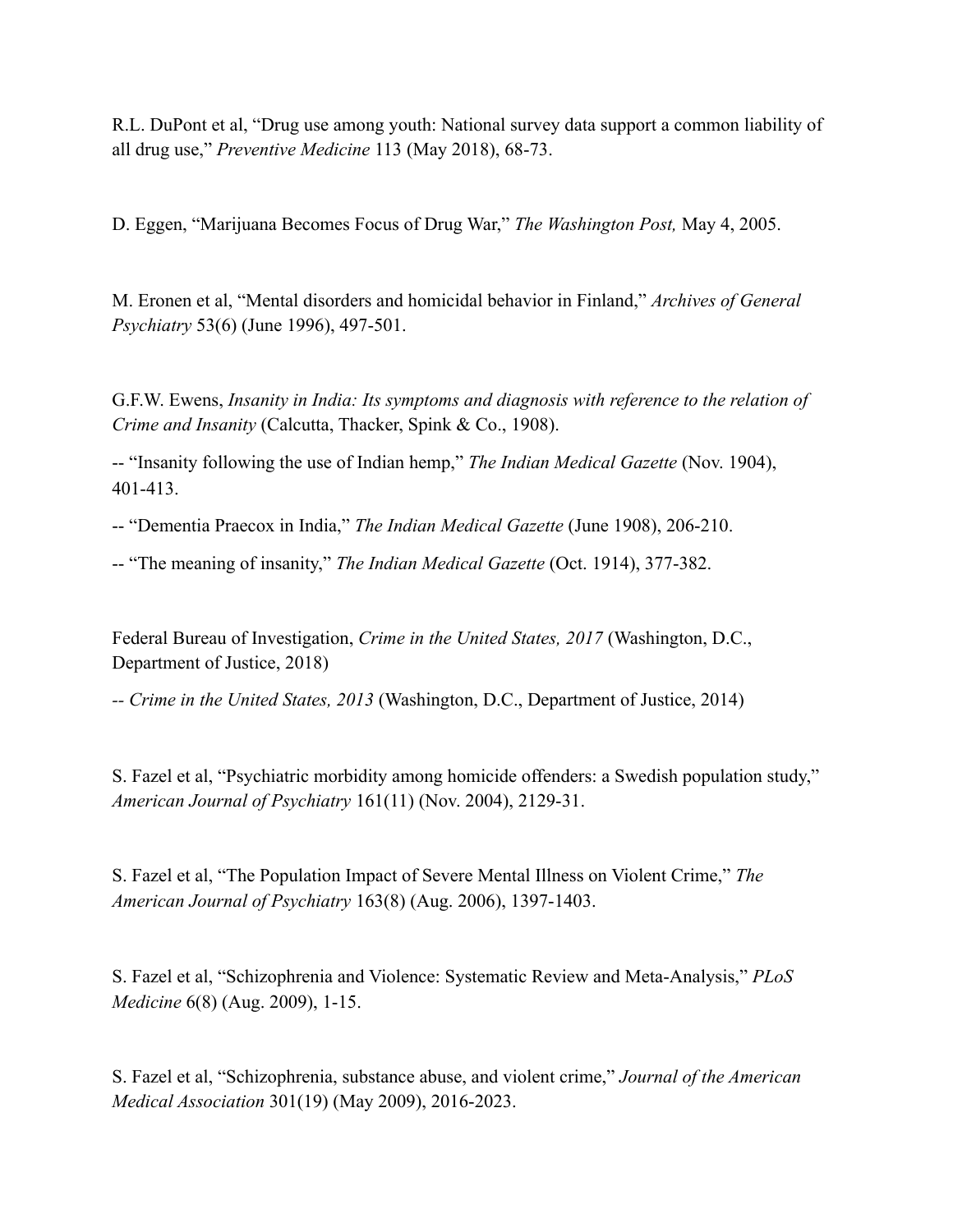S. Filatova et al, "A comparison of the cumulative incidence and early risk factors for psychotic disorder in young adults in the Northern Finland Birth Cohorts 1966 and 1986," *Epidemiology and Psychiatric Sciences* 26(3) (June 2017), 314-324.

\*J.D. Fine et al, "Association of Prenatal Cannabis Exposure With Psychosis Proneness Among Children in the Adolescent Brain Cognitive Development (ABCD) Study," *Jama Psychiatry*  76(7), 2019, 762-764.

K. Forster, "'Hangover-free alcohol' could replace all regular alcohol by 2050, says David Nutt," *The Independent,* Sep. 22, 2016.

I. Frazier, "The Maraschino Mogul's Secret Life," *The New Yorker,* April 23, 2018.

B. Freisthler et al,"Examining the relationship between marijuana use, medical marijuana dispensaries, and abusive and neglectful parenting," *Child Abuse & Neglect* 48 (Oct. 2015), 170-178.

A. Friedman et al, "Violent Behavior as Related to Use of Marijuana and Other Drugs," *Journal of Addictive Diseases* 20(1) (2001), 49-72.

R. Friedman, "Marijuana Can Save Lives," *The New York Times,* Feb. 8, 2018.

E. Gardner, "Kanye West Files \$10 Million Lawsuit Over Tour Canceled Due to His Mental Breakdown," *The Hollywood Reporter,* Aug. 1, 2017.

J. Gettman, *Crimes of Indiscretion:Marijuana Arrests in the United States* (Washington, D.C., NORML Foundation, 2014)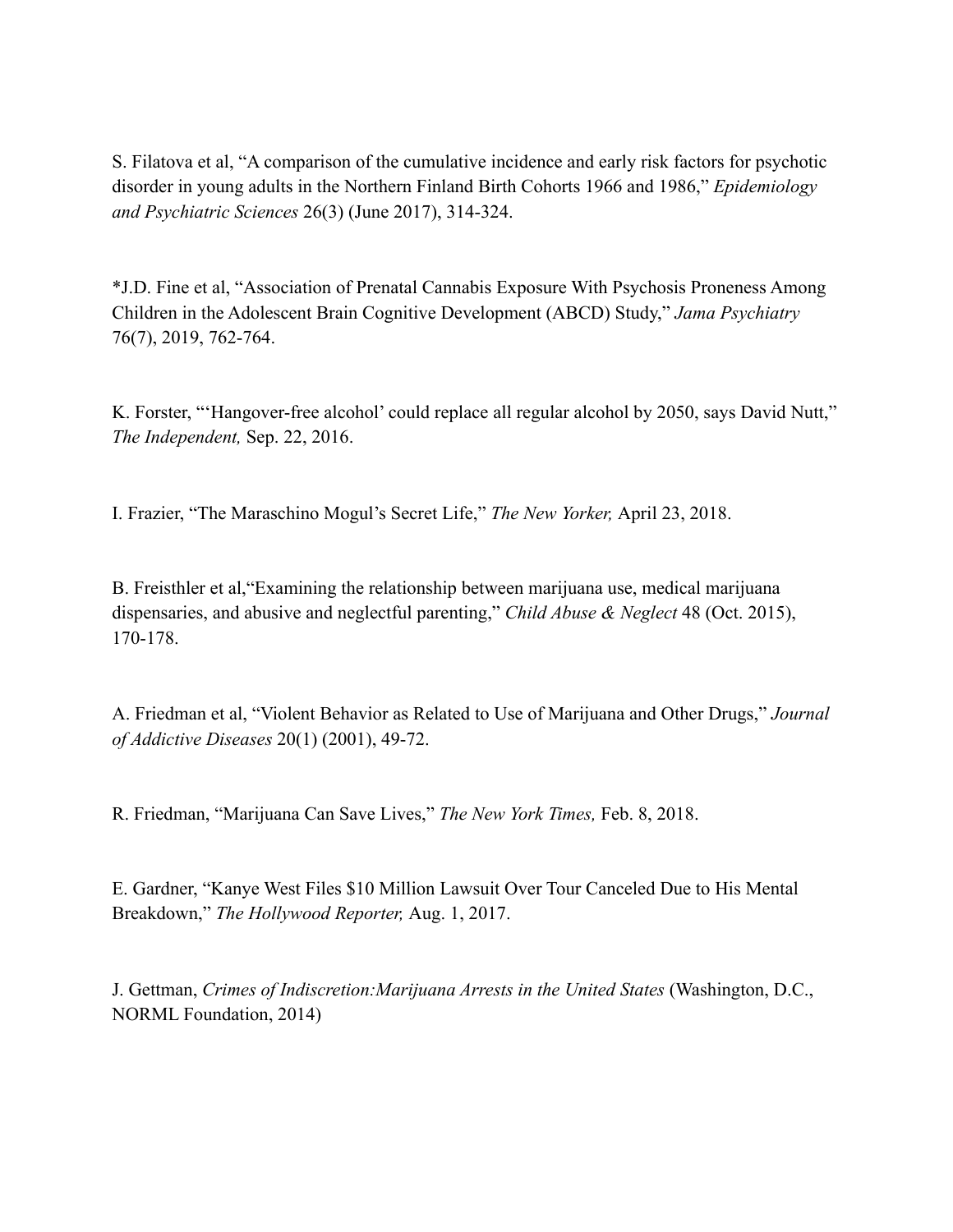S. Goldsmid, "Findings from the DUMA program: The influence of cannabis dependency and use on criminal offending, through the eyes of police detainees," Australian Institute of Criminology - *criminal justice bulletin series 11,* (Nov. 2014).

J. Gordon, "On the Prevalence of Schizophrenia and Transforming Care Through Research," *Psychiatric Times* 35(1), March 14, 2018.

L. Grinspoon, *Marihuana Reconsidered: the most thorough evaluation of the benefits and dangers of cannabis* (Cambridge, Ma., Harvard University Press, 1971).

J. Harkinson, "How to Get a Pot Card (Without Really Trying)," *Mother Jones,* Oct. 11, 2010.

A.W. Harris et al, "Clinical and cognitive associates with aggression in the first episode of psychosis," *Australian and New Zealand Journal of Psychiatry* 44(1) (Jan. 2010), 85-93.

\*A. Hasan et al, "Cannabis use and psychosis: a review of reviews," *European Archives of Psychiatry and Clinical Neuroscience* (online Sep. 28, 2019) ([www.ncbi.nlm.nih.gov/pubmed/](https://www.ncbi.nlm.nih.gov/pubmed/31563981) [31563981](https://www.ncbi.nlm.nih.gov/pubmed/31563981))

Healthcare Cost and Utilization Project, "Free Health Care Statistics," (Rockville, Md., Agency for Healthcare Research and Quality) ([https://hcupnet.ahrq.gov/\)](https://hcupnet.ahrq.gov/)

S. Helle et al, "Cannabis use is associated with 3 years earlier onset of schizophrenia spectrum disorder in a naturalistic, multi-site sample (N=1119), *Schizophrenia Research* 170(1) (Jan. 2016), 217-21.

A. Hess, "'The Breast Massage Will Happen': Inside the Culture of Sexual Harassment at the Marijuana Policy Project," *Washington City Paper,* Jan. 27, 2010.

Home Office, *Drug Misuse: Findings from the 2016/17 Crime Survey for England and Wales*  (London, U.K., Government of United Kingdom, 2017.)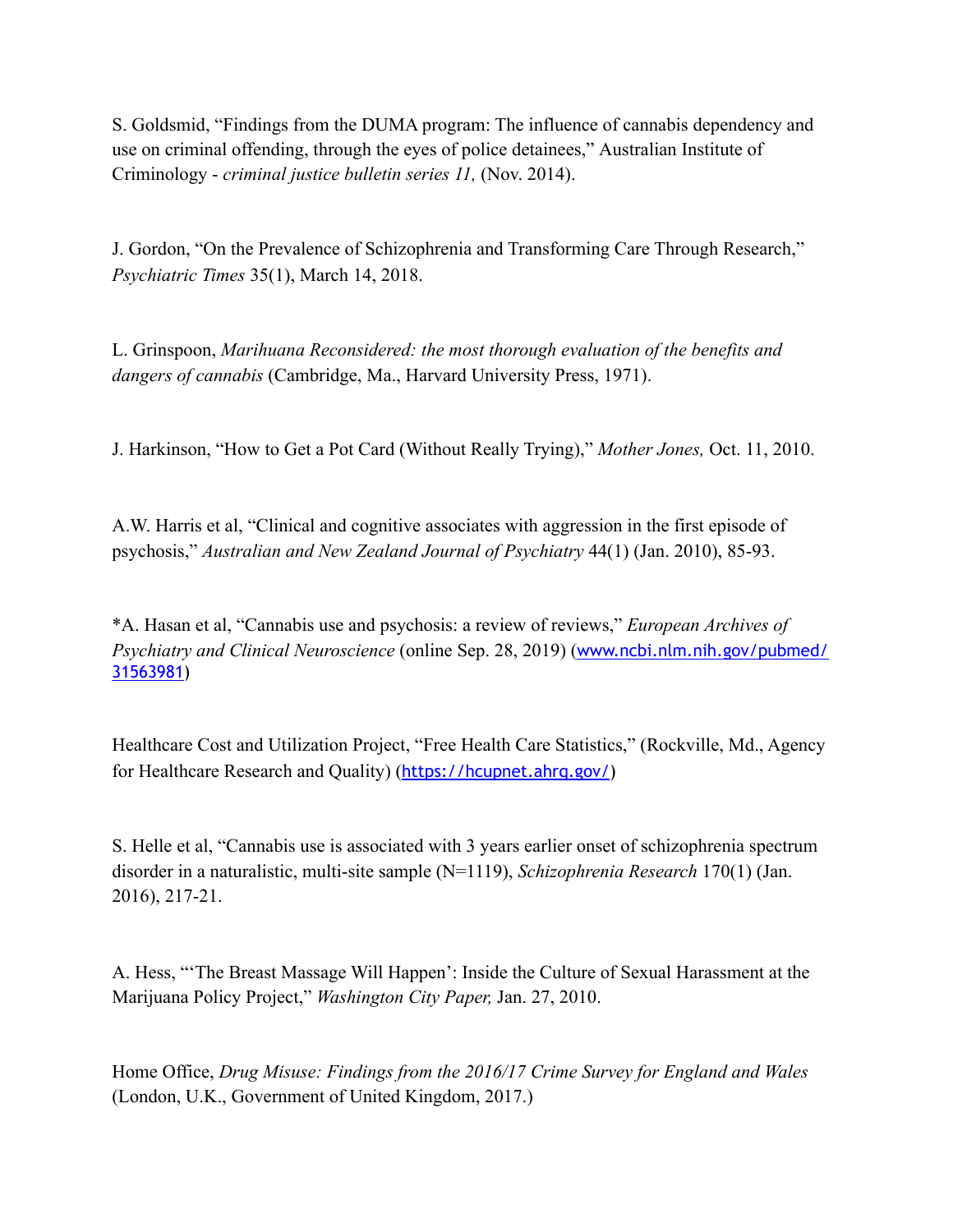K. Hughes et al, "Predictors of violence in young tourists: a comparative study of British, German and Spanish holidaymakers," *European Journal of Public Health* 18(6) (Dec. 2008), 569–574.

T. Hughes, "Marijuana industry poised for supercharged growth thanks to President Trump," *USA Today,* April 20, 2018.

Institute of Medicine, *Marijuana and Medicine: Assessing the Science Base.* (Washington, D.C., National Academies Press, 1999.)

R.M. Johnson et al, "Marijuana use and physical dating violence among adolescents and emerging adults: A systematic review and meta-analysis," *Drug and Alcohol Dependence* 174 (May 2017), 47-57.

L. Johnston, "Children, in Test, Buy Drug Trappings Freely at 'Head Shops,' *The New York Times,* March 30, 1978.

H.J. Jones et al, "Association of Combined Patterns of Tobacco and Cannabis Use in Adolescence With Psychotic Experiences," *JAMA Psychiatry* 75(3) (March 2018), 240-246.

I.S. Kahn, "Mexican Mining Practice from a Tubercular Point of View," *Boston Medical and Surgical Journal* 158 (1908), 41-47.

J.B. Kirkbride et al, "Incidence of schizophrenia and other psychoses in England, 1950-2009: a systematic review and meta-analyses," *PLoS One* 7(3) (March 2012), 1-21.

J.O.G. Kuhl et al, "The Incidence of Schizophrenia and Schizophrenia Spectrum Disorders in Denmark in the Period 2000-2012. A Register-based Study," *Schizophrenia Research* 176(2-3) (Oct. 2016), 533-539.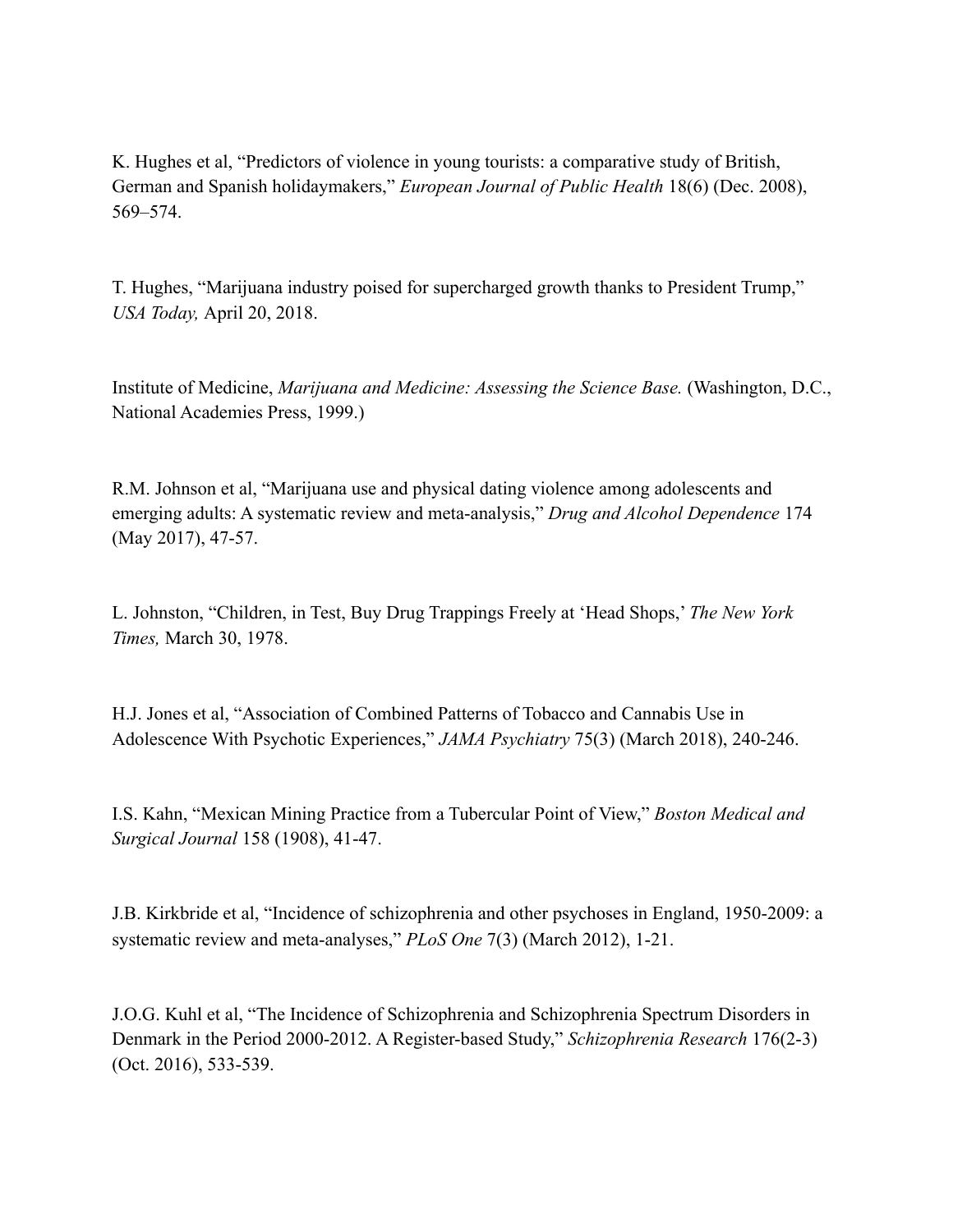M. Large et al, "The relationship between the rate of homicide by those with schizophrenia and the overall homicide rate: a systematic review and meta-analysis," *Schizophrenia Research*  112(1-3) (July 2009), 123-9.

M. Large et al, "Cannabis use and earlier onset of psychosis: a systematic meta-analysis," *Archives of General Psychiatry* 68(6) (June 2011), 555-561.

V. Lorenzetti et al, "Gross morphological brain changes with chronic, heavy cannabis use," *British Journal of Psychiatry* 206(1) (Jan. 2015), 77-78.

V. Lorenzetti et al, "The Role of Cannabinoids in Neuroanatomic Alterations in Cannabis Users," *Biological Psychiatry* 79 (April 2016), e17-e31.

M. Lynskey et al, "Escalation of Drug Use in Early-Onset Cannabis Users vs Co-twin Controls," *Journal of the American Medical Association* 289(4) (Jan. 2003), 427-433.

M. Lynskey et al, "Early onset cannabis use and progression to other drug use in a sample of Dutch twins," *Behavior Genetics* 36(2) (March 2006), 195-200.

G, Maciel, "Anatomía de la Inseguridad en el Uruguay," *Observatorio Fundapro de la Seguridad, Fundación Propuestas,* Serie de Reportes Periódicos – No. 20, (July 2018).

A. Marconi et al, "Meta-analysis of the Association Between the Level of Cannabis Use and Risk of Psychosis," *Schizophrenia Bulletin* 42(5) (Sep. 2016), 1262-9.

M. Maron, "WTF With Mark Maron Podcast," Episode 849 – Pete Davidson ([http://](http://www.wtfpod.com/podcast/episode-849-pete-davidson) [www.wtfpod.com/podcast/episode-849-pete-davidson](http://www.wtfpod.com/podcast/episode-849-pete-davidson))

C.A. Martone et al, "Psychiatric Characteristics of Homicide Defendants," *American Journal of Psychiatry* 170(9), (Sep. 2013), 994–1002.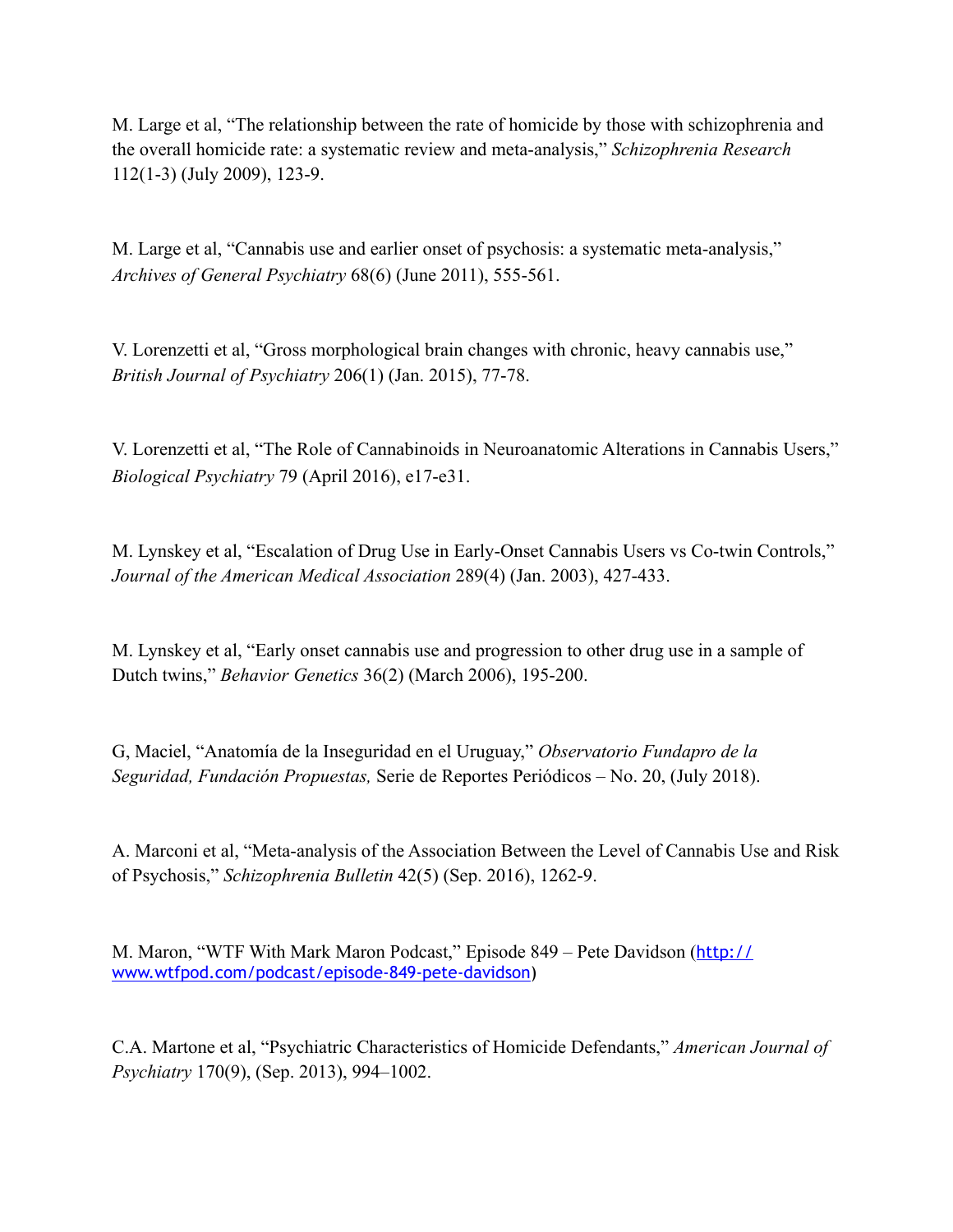M. Matthews, "Douglas County shooter escaped from VA hospital in 2014 after being held for psychotic episode," *Denver Post,* Jan. 2, 2018.

J. McGrath et al, "Association between cannabis use and psychosis-related outcomes using sibling pair analysis in a cohort of young adults," *Archives of General Psychiatry* 67(5) (May 2010), 440-7.

M.C. Meacham et al, "Associations between medical cannabis and other drug use among unstably housed women," *International Journal of Drug Policy* 52 (Feb. 2018), 45-41.

J. Meehan, et al, "Perpetrators of homicide with schizophrenia: a national clinical survey in England and Wales," *Psychiatric Services* 57(11) (November 2006), 1648 – 1651.

K.A. Meijer et al, "Smoking synthetic marijuana leads to self-mutilations requiring bilateral amputations," *Orthopedics* 37(4) (April 2014), e391-4.

Mental Health Court of Queensland, Australia, "Court Proceeding No. 0241 of 2015: Reference by the Director of Mental Health in respect of Raina Mersane Ina Thaiday" (Brisbane, Australia, 2017)

M.C. Mercado-Crespo et al, "Race and Ethnicity, Substance Use, and Physical Aggression Among U.S. High School Students," *Journal of Interpersonal Violence* 28(7) (May 2013), 1367 –1384.

J. Miettunen et al, "Association of cannabis use with prodromal symptoms of psychosis in adolescence," *British Journal of Psychiatry* 192(6) (June 2008), 470–471.

M. Mojarrad et al, "Marijuana use and achievement of abstinence from alcohol and other drugs among people with substance dependence: a prospective cohort study," *Drug and Alcohol Dependence* 142 (Sep. 2014), 91-97.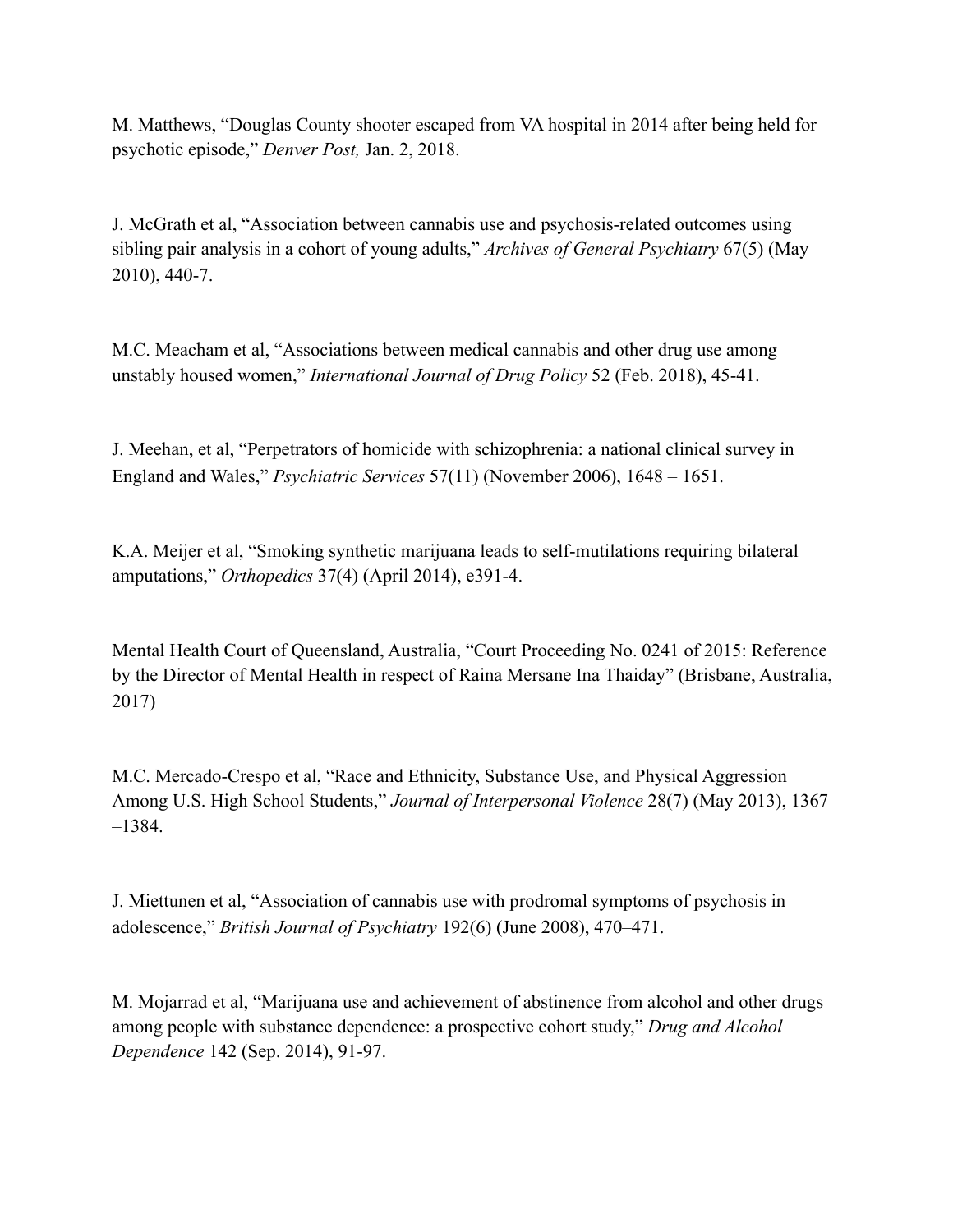J. Morley, "This Journalist Smoked Crack So He Could Write This Article," *The New Republic,*  Oct. 2, 1989.

V. Moulin et al, "Impulsivity in early psychosis: A complex link with behavior and a target for intervention," *European Psychiatry* 49 (March 2018), 30-36.

V. Moulin et al, "Cannabis, a significant risk factor for violence in the early phase psychosis," *Frontiers in Psychiatry* 9 (Article 294) (July 4, 2018).

N. Muller et al., "The role of inflammation in schizophrenia," *Frontiers in Neuroscience* 9 (Oct. 2015), 372.

A. Mustonen et al, "Adolescent cannabis use, baseline prodromal symptoms and the risk of psychosis," *British Journal of Psychiatry* 212(4) (April 2018), 227-233.

H. Myles, "Cannabis use in first episode psychosis: Meta-analysis of prevalence, and the time course of initiation and continued use," *Australian and New Zealand Journal of Psychiatry* 50(3) (March 2016), 208-219.

E.A. Nadelmann, "U.S. Drug Policy: A Bad Export," *Foreign Policy* 70 (Spring 1988), 83-108.

National Academies of Science, Engineering, and Medicine, *The Health Effects of Cannabis and Cannabinoids: The Current State of The Evidence and Recommendations for Research,*  (Washington, D.C., National Academies Press, 2017).

National Institute on Drug Abuse, *Cocaine Use in America: Epidemiologic and Clinical Perspectives,* (Rockville, Md., U.S. Department of Health and Human Services, 1985).

National Commission on Marihuana and Drug Abuse, *MARIHUANA: A Signal of Misunderstanding* (New York, New American Library, 1972)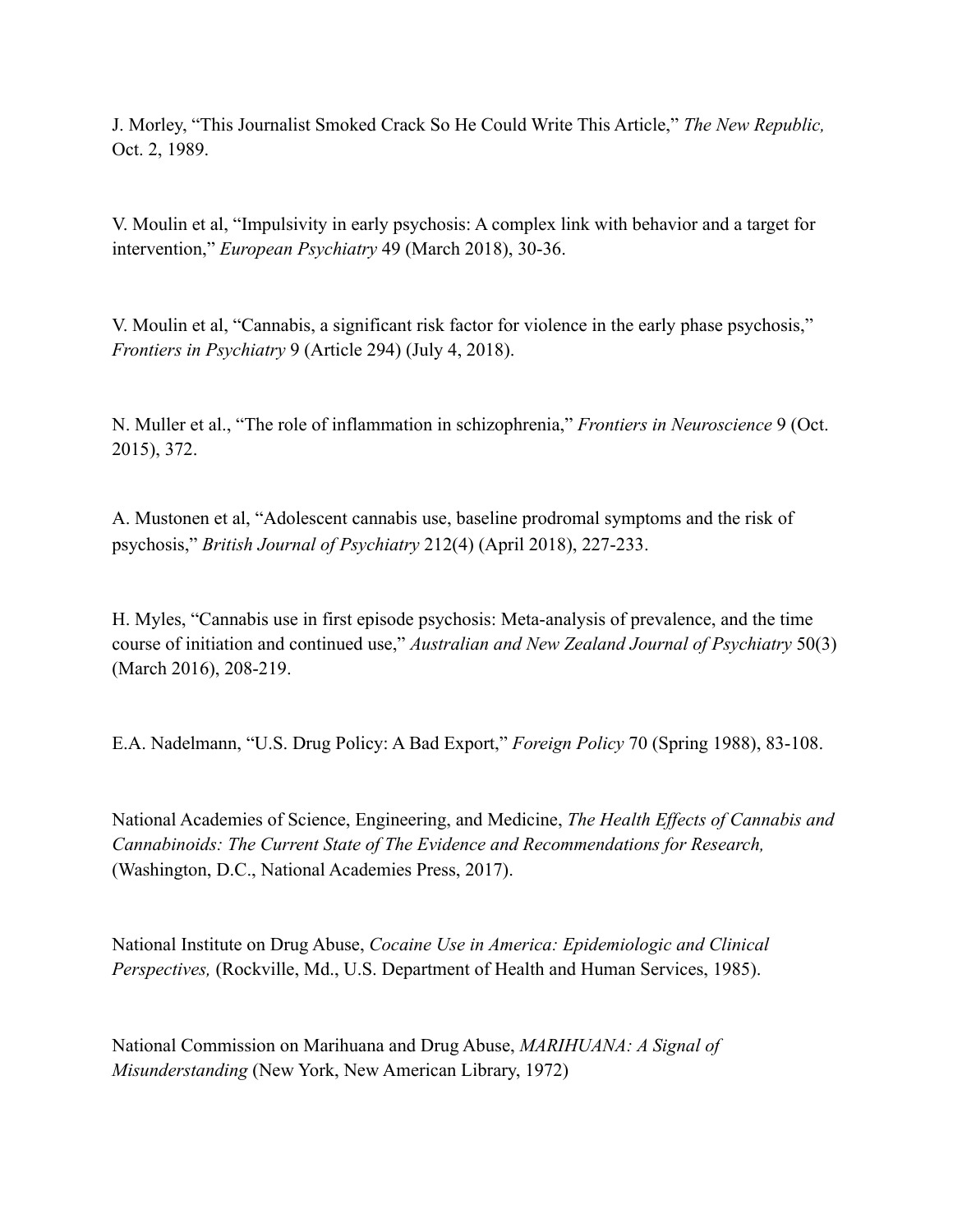\*T.F. Nelong et al, "Extended Attenuation of Corticostriatal Power and Coherence after Acute Exposure to Vapourized D9-Tetrahydrocannabinol in Rats," *Canadian Journal of Addiction*  10(3) (Sept. 2019), 60-66.

O. Nielssen et al, "Rates of homicide during the first episode of psychosis and after treatment: a systematic review and meta-analysis," *Schizophrenia Bulletin* 36(4) (July 2010), 702-712.

O. Nielssen et al, "Homicide during psychotic illness in New South Wales between 1993 and 2002," *Medical Journal of Australia,* 186(6) (March 19, 2007), 301-304.

J.A. Niemi-Pynttari, "Substance-induced psychoses converting into schizophrenia: a registerbased study of 18,478 Finnish inpatient cases," *Journal of Clinical Psychiatry* 74(1) (Jan. 2013), e94-9.

G. Niveau et al, "Cannabis and Violent Crime," *Medicine, Science, and the Law* 43(2) (April 2003), 115-121.

D. Nutt et al, "Development of rational scale to assess the harm of drugs of potential misuse," *The Lancet* 369(9566) (March 2007), 1047-1053.

D. Nutt, "Equasy, An overlooked addiction with implications for the current debate on drug harms," *Journal of Psychopharmacology* 23(1) (Feb. 2009), 3-5.

Office of National Drug Control Policy, 2013 *Annual Report, Arrestee Drug Abuse Monitoring Program II, (Washington DC, Executive Office of the President, 2014).* 

M. Olfson et al, "Cannabis Use and Risk of Prescription Opioid Use Disoder in the United States," *American Journal of Psychiatry* 175(1) (January 2018), 47-53.

K.D. Oliveira et al, "Criminal Behaviour in Users of Psychoactive Substances Who Began Treatment," *Sociology and Criminology – Open Access* 3(1), 2015, 121-125.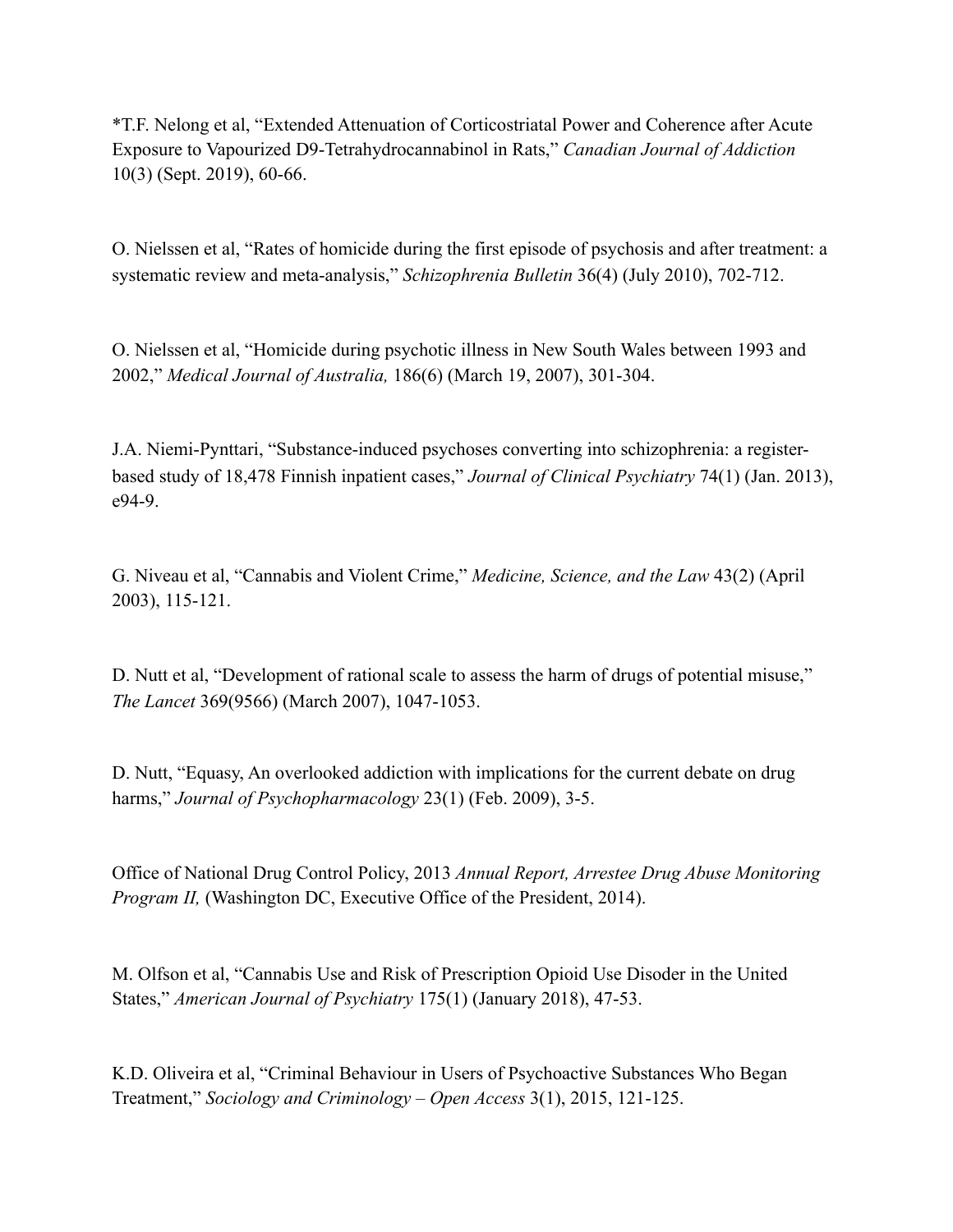J. Omang, "Drug Paraphernalia Sales Are Booming – and Legal," *The Washington Post,* Dec. 17, 1978.

A. Palsson et al, "Cannabis psychoses in south Sweden," *Acta Psychiatrica Scandinavica* 66(4) (Oct. 1982), 311-2.

M. Pasquini and D. Falcone, "Pete Davidson Jokes About Being 'Very High' After Ex Reacts to His Romance with Ariana Grande," *People,* June 2, 2018.

G. Patton et al, "Cannabis use and mental health in young people: cohort study," *British Medical Journal,* 325(7374) (Nov. 2002), 1195-1198.

A.S.M. Peebles, "Ganja as a cause of insanity and crime in Bengal," *Indian Medical Gazette,*  (Oct. 1914), 395-396.

E. Phillips et al, "Implications of prescription drug monitoring and medical cannabis legalization on opioid overdose mortality," *Journal of opioid management,* 13(4) (July 2017), 229-293.

A. Putkonen et al, "Comorbid personality disorders and substance use disorders of mentally ill homicide offenders: a structured clinical study on dual and triple diagnoses," *Schizophrenia Bulletin* 30(1) (January 2004), 59-72.

J.M. Reingle et al, "The Relationship Between Marijuana Use and Intimate Partner Violence in a Nationally Representative, Longitudinal Sample, *Journal of Interpersonal Violence* 27(8) (May 2012), 1562–1578.

M.D. Reynolds et al, "Marijuana But Not Alcohol Use During Adolescence Mediates the Association Between Transmissible Risk for Substance Use Disorder and Number of Lifetime Violent Offenses," *Journal of Criminal Justice* 39(3), (May-June 2011), 218-223.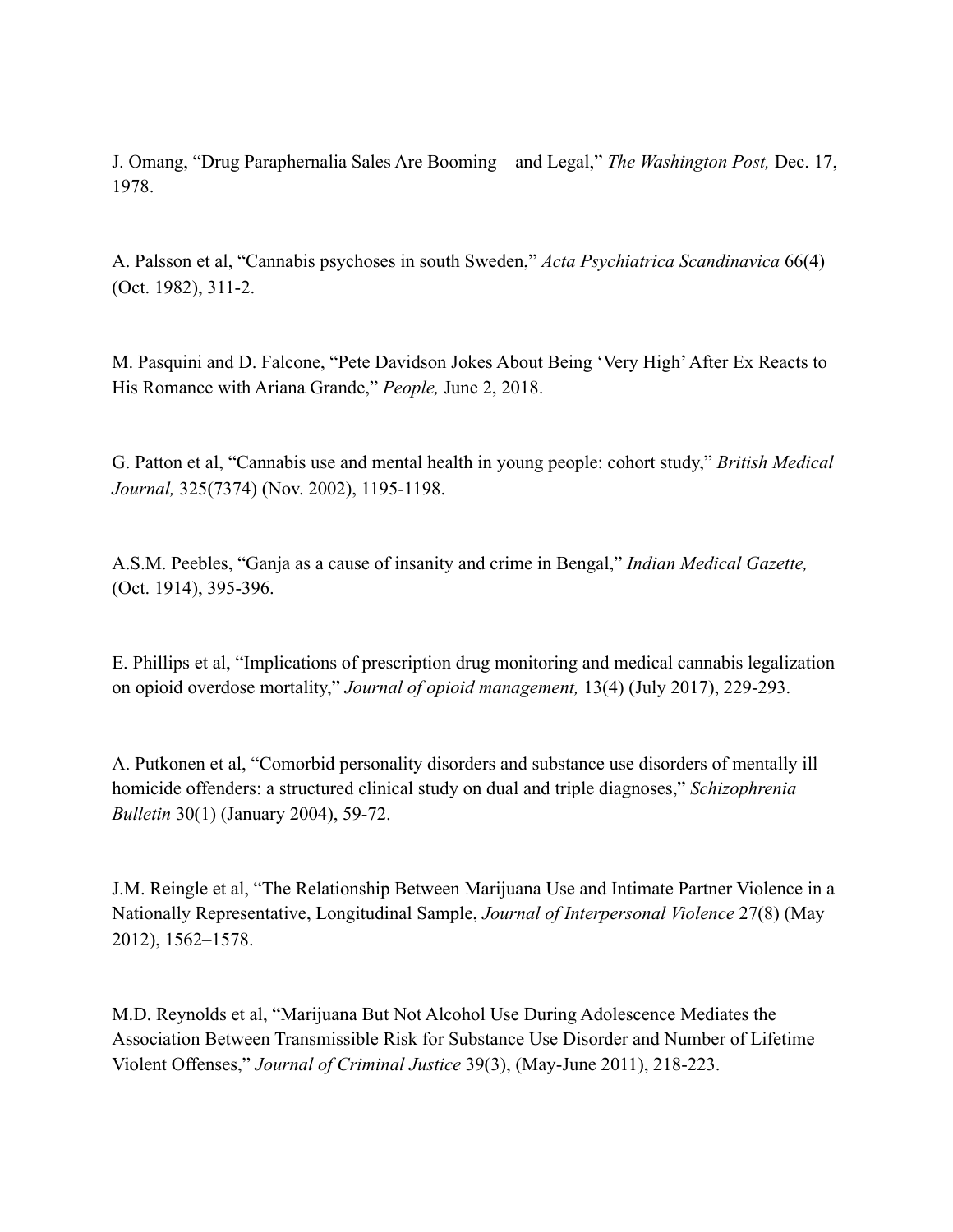M. Roberts, "Why Killer Kevin Lyons Was Lucky to Get Life Plus 352 Years," *Westword,* June 6, 2017.

C.J. Robertson-Milne, "Notes on insanity with illustrative cases," *Indian Medical Gazette,* (April 1906), 129-132.

W. Rossler et al, "Linking substance use with symptoms of subclinical psychosis in a community cohort over 30 years," *Addiction* 107(6) (June 2011), 1174–1184.

D. Rottenburg et al, "CANNABIS-ASSOCIATED PSYCHOSIS WITH HYPOMANIC FEATURES," *The Lancet* 320(8312) (Dec. 1982), 1364-66.

R.K. Salokangas et al, "Incidence of hospitalized schizophrenia in Finland since 1980: decreasing and increasing again," *Social Psychiatry and Psychiatric Epidemiology* 46(4) (April 2011), 343-350.

H. Schanda et al, "Homicide and major mental disorders: a 25-year study," *Acta Psychiatrica Scandinavica* 110(2) (Aug. 2004), 98-107.

T. Schoeler et al, "Continuity of cannabis use and violent offending over the life course," *Psychological Medicine* 46(8) (June 2016), 1663-1677.

G. Schang-Forcade, "Interview with Tom Forcade," *HiLife Magazine,* Sep. 1979 (reposted at [https://vocal.media/potent/tom-forcade-interview\)](https://vocal.media/potent/tom-forcade-interview)

J. Shaw et al, "Rates of mental disorder in people convicted of homicide," *British Journal of Psychiatry* 188(2) (Feb. 2006), 143-147.

R.C. Shorey et al, "Marijuana use is associated with intimate partner violence perpetration among men arrested for domestic violence," *Translational Issues in Psychological Science* 4(1) (March 2018), 108-118.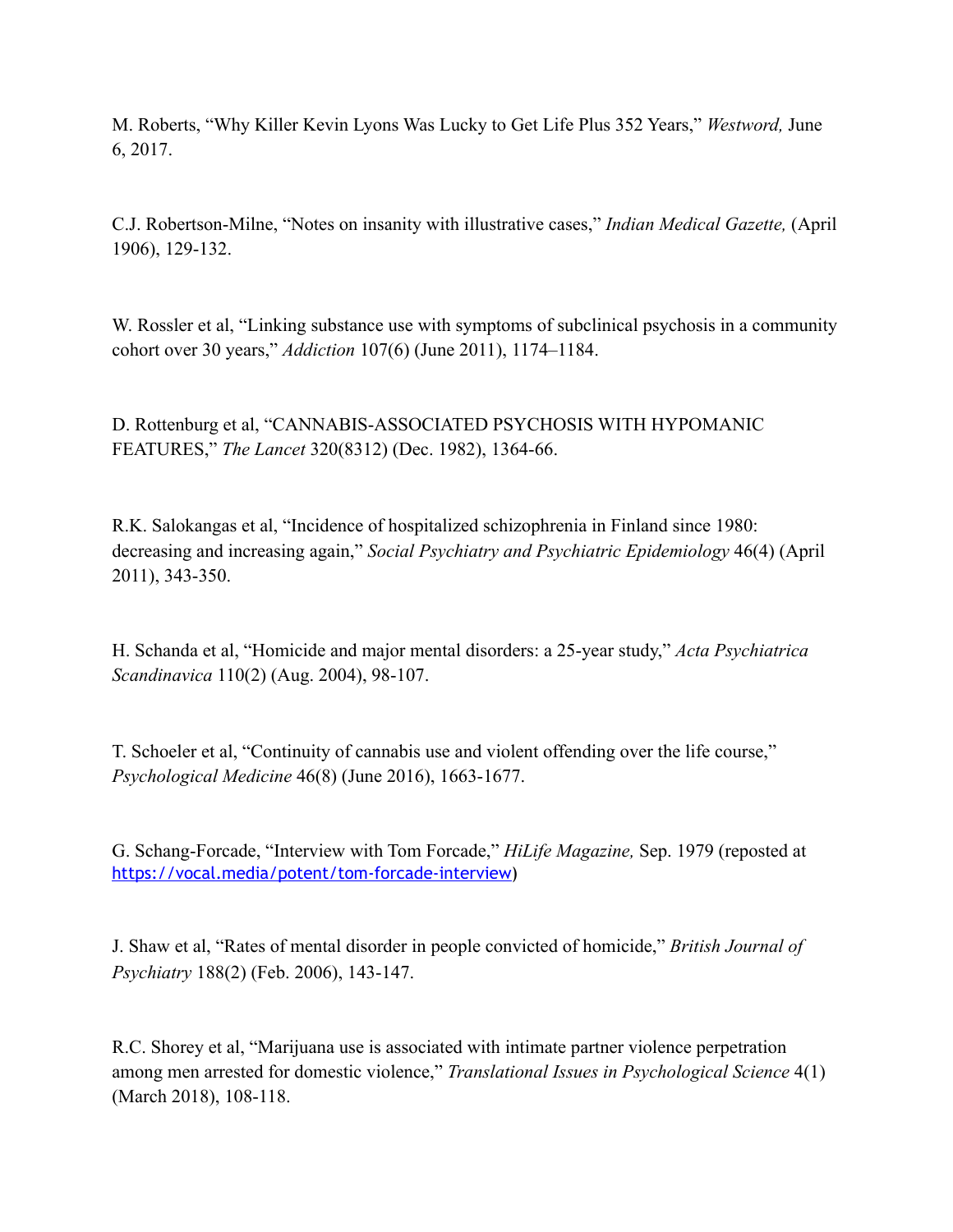\*C.L. Shover et al, "Association between medical cannabis and opioid overdose mortality has reversed over time, *Proceedings of the National Academy of Sciences* 116(26) (June 25, 2019), 12624-6.

P.A. Silva et al, *From Child to Adult: The Dunedin Health and Multidisciplinary Study* (Oxford, U.K., Oxford University Press, 1997).

G.E. Simon et al, "INCIDENCE AND PRESENTATION OF FIRST-EPISODE PSYCHOSIS IN A POPULATION-BASED SAMPLE," *Psychiatric Services* 68(5) (May 2017), 456-461.

B. Spunt et al, "The role of marijuana in homicide," *The International Journal of the Addictions,*  29(2) (Jan. 1994), 195-213.

N. Stamper, "Legalization Will Reduce Crime, Free Up Police Resources," CNBC.com, April 19, 2010. ([www.cnbc.com/id/36201668\)](https://www.cnbc.com/id/36201668)

M. Starzer et al., "Rates and Predictors of Conversion to Schizophrenia or Bipolar Disorder Following Substance-Induced Psychosis," *American Journal of Psychiatry* 175(4) (April 2018), 343-350.

Substance Abuse and Mental Health Services Administration, *National Survey on Drug Use and Health 2017 Annual National Report* (Rockville, MD, Substance Abuse and Mental Health Services Administration,2018)

J Swanson et al, "A National Study of Violent Behavior in Persons with Schizophrenia," *Archives of General Psychiatry* 63(5) (May 2006), 490-499.

N. Swinson et al, "Trends in rates of mental illness in homicide perpetrators," *The British Journal of Psychiatry* (2011) 198, 485–489.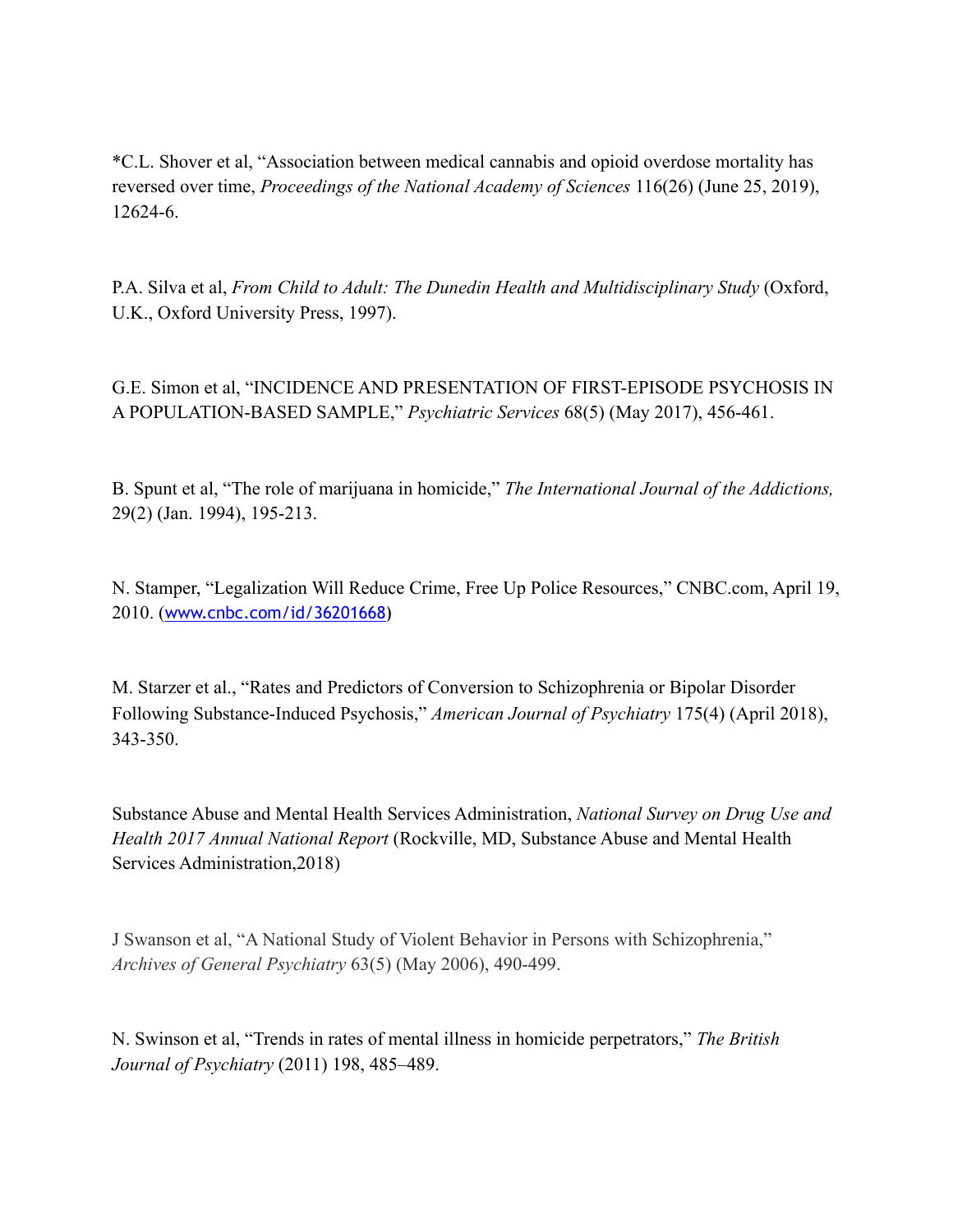Texas Department of Family and Protective Services, *Fiscal Year 2017 Child Maltreatment Fatalities and Near Fatalities Annual Report,* (Austin, Tx., 2018)

M. Torgoff, *Can't Find My Way Home: America in the Great Stoned Age, 1945-2000* (New York, Simon & Schuster, 2004).

E.F. Torrey et al, "HOCUS POCUS: How the NIMH Made 2 Million People With Schizophrenia Disappear," *Psychiatric Times* 35(1), March 14, 2018.

D.A. Treffert, "Marijuana use in schizophrenia: a clear hazard," *American Journal of Psychiatry*  135(10) (Oct. 1978), 1213-5.

Jim van Os et al, "Cannabis Use and Psychosis: A Longitudinal Population-based Study," *American Journal of Epidemiology* 156(4) (Sep. 2002), 319-327.

M.G. Vaughn et al, "Psychiatric Correlates of Bullying in the United States: Findings from a National Sample," *Psychiatric Quarterly* 81(3) (Sep. 2010) 183–195.

E.H. Wei et al, "Teasing Apart the Developmental Associations Between Alcohol and Marijuana Use and Violence," *Journal of Contemporary Criminal Justice* 20(2) (May 2004), 166-183.

G. Weingarten, "Just What Was He Smoking?" *The Washington Post,* March 21, 2002.

R. Wicomb et al, "Illicit drug use and violence in acute psychosis among acute adult admissions at a South African psychiatric hospital," *African Health Sciences* 18(1) (March 2018), 132-136.

S.T. Wilkinson et al, "Marijuana use is associated with worse outcomes in symptom severity and violent behavior in patients with posttraumatic stress disorder," *Journal of Clinical Psychiatry*  76(9) (Sep. 2015), 1174-80.